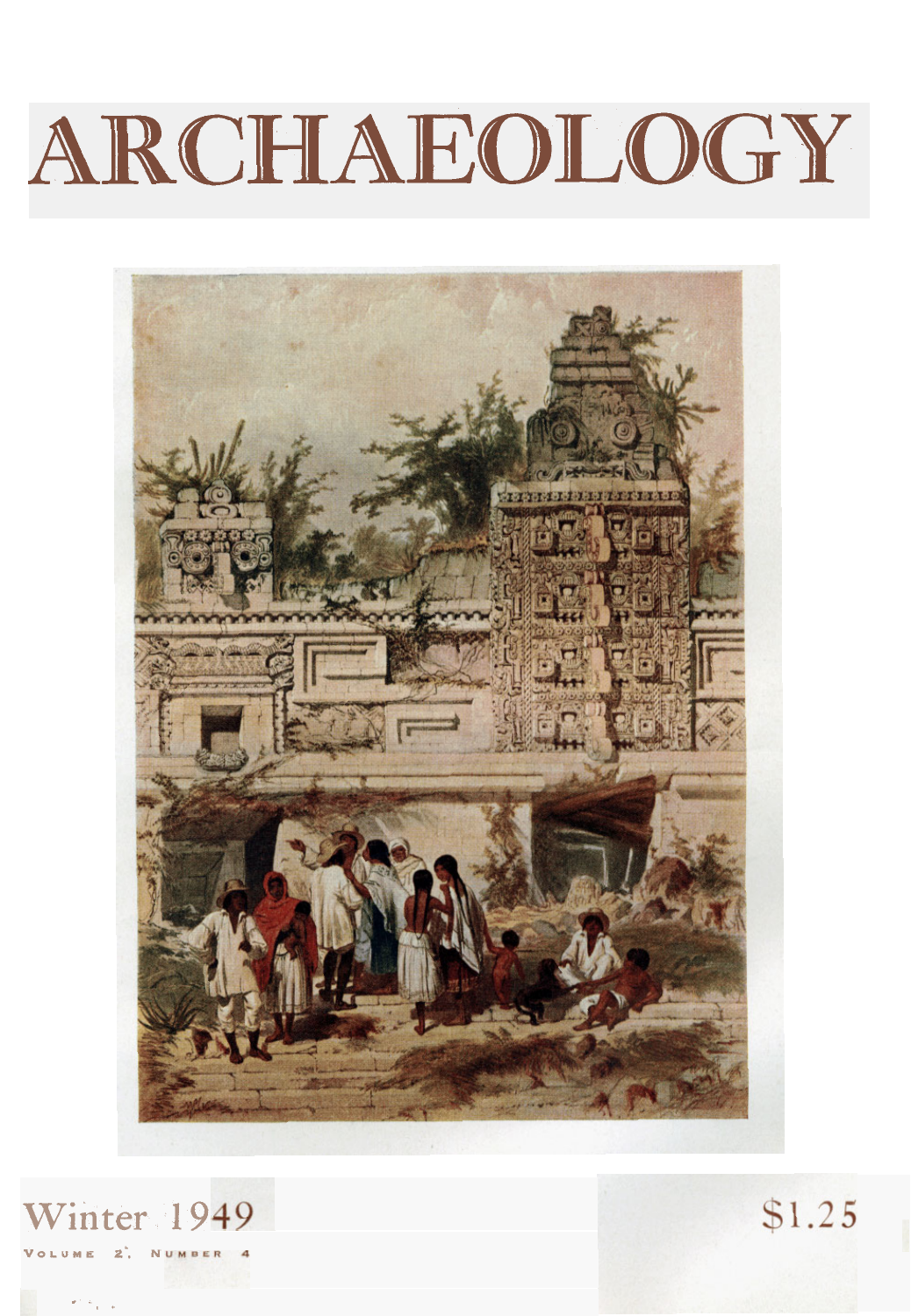#### EDITOR

JOTHAM JOHNSON

#### ASSOCIATE EDITORS

**GLANVILLE DOWNEY** J. ALDEN MASON DOREEN CANADAY SPITZER CASPER J. KRAEMER, JR. GEORGE E. MYLONAS *(Book Reviews)* 

#### EDITORIAL ADVISORY BOARD

JAMES H. BREASTED, JR. WALLACE E. CALDWELL KENNETH J. CONANT STERLING Dow PRENTICE DUELL CHARLES F. EDSON HUGH HENCKEN DOROTHY K. HILL KATHARINE JOHNSON KENNETH MACGOWAN SYDNEY P. NOE ARTHUR STANLEY RIGGS

#### EDITORIAL ASSISTANT

GEORGE YANITELLI

## *Winter 1949*

| Tipasa, An Ancient City in North Africa, by HUGH                                                   | 170 |
|----------------------------------------------------------------------------------------------------|-----|
| Karatepe, The Key to the Hittite Hieroglyphs, by FRANZ                                             | 177 |
| Coins of Roman Alexandria, by ALINE ABAECHERLI                                                     | 181 |
| The Athenian Agora: 1949 Season, by HOMER A.<br>THOMPSON                                           | 184 |
| An Epigraphical Journey in Iran, 1948, by RICHARD N.                                               | 186 |
| An Ancient Persian Ibex, by DOROTHY KENT HILL                                                      | 193 |
| Harvard Camp, The Earliest American Archaeological<br>Center in Egypt, by WILLIAM STEVENSON SMITH. | 194 |
| Athens: The National Archaeological Museum, by<br>EUGENE VANDERPOOL                                | 196 |
| Frederick Catherwood in Egypt, by VICTOR WOLFGANG                                                  | 199 |
| Ancient Drawings on the Desert of Peru, by PAUL<br>KOSOK and MARIA REICHE.                         | 206 |
| Archaeological News                                                                                | 216 |
| Brief Notices of Recent Books                                                                      | 219 |
|                                                                                                    | 223 |
|                                                                                                    | 224 |
| ARCHAEOLOGY is indexed in the ART INDEX                                                            |     |

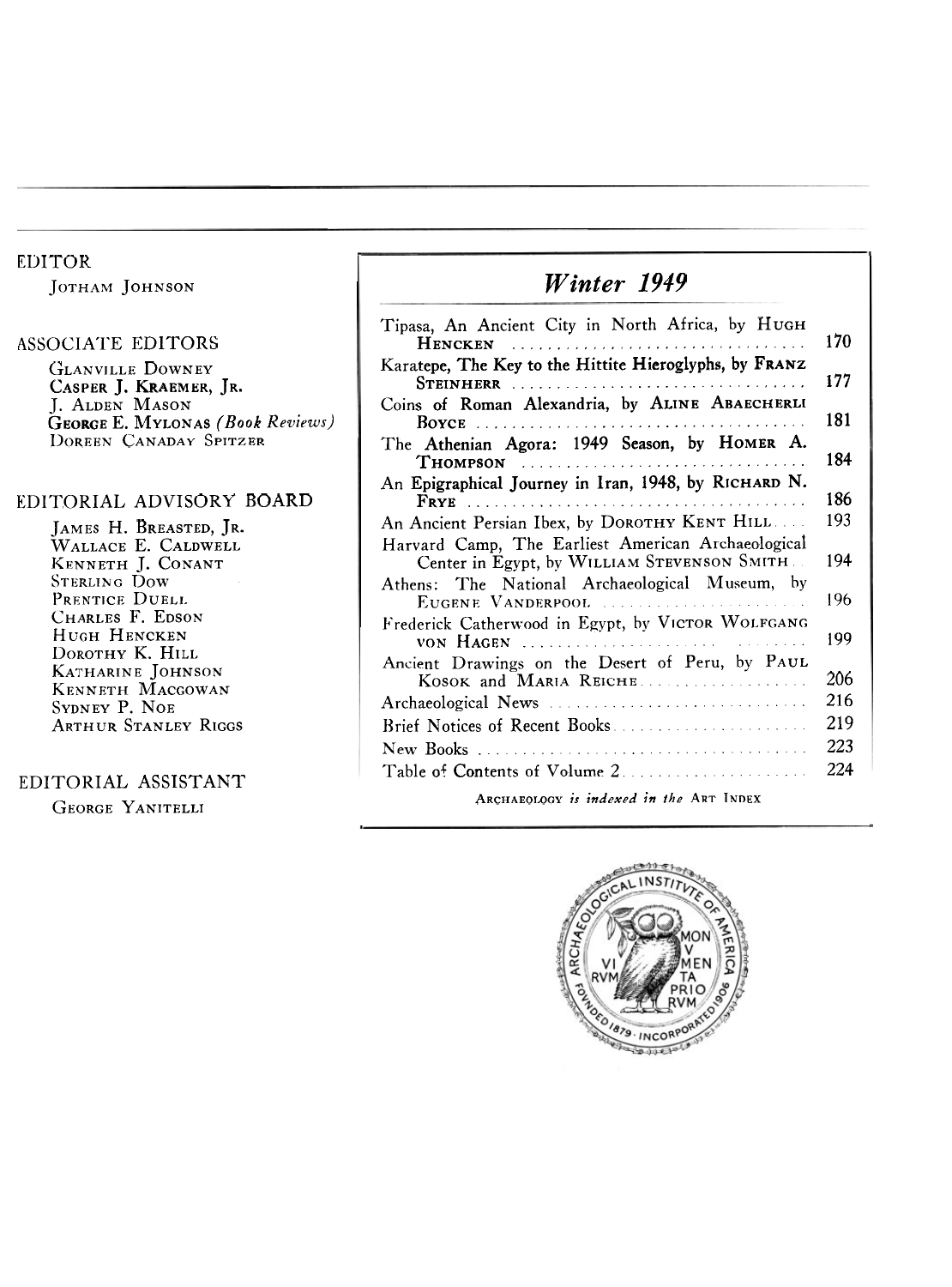

**REISNER'S workrooms, with the Second Pyramid of Chephren behind.** 



**was built in 1902.** 



Cloud **shadows over the Third** 



**Part of the daily water supply arriving at the Harvard Camp by camel.** 

# **HARVARD CAMP**

### THE EARLIEST AMERICAN ARCHAE-OLOGICAL CENTER IN EGYPT

N THE SPRING OF **1947** THE SITE AND BUILD- Harvard Camp. The first camp **In the desert of Harvard Camp** on the desert rock behind the Great Pyramid of Giza were turned over to the Egyptian Government's Department of Antiquities. This meant the end of nearly half a century of work under the direction of GEORGE ANDREW REISNER, whose vision, boundless energy, and courage in the face of ill health during his last years still seemed to permeate the old buildings after his death in **1942** and enabled Miss EVELYN PERKINS, FRANCIS OLCOTT ALLEN and the Egyptian staff to carry on during the difficulties of the war. The accompanying pictures, taken toward the end of this time, convey some-**Pyramid of Mycerinus, as seen** thing of the cheerful, purposeful continuity which from the veranda windows. was part of the charm of this unique site, lying **under the bLL"L.'s"'b** *light under* r *the* **changing light** *of the* **desert sky but**  always presenting a view of the brilliant green of the cultivated valley spread out below.

> Harvard Camp was established by REISNER in **1902** for the Hearst Expedition of the University of California. In **1905** it was taken over by the Boston Museum of Fine Arts and Harvard University, under whose joint auspices it continued for *the* following forty-three years, serving not only for the excavation of the royal cemeteries of the Giza Pyramid Field but as a base camp to